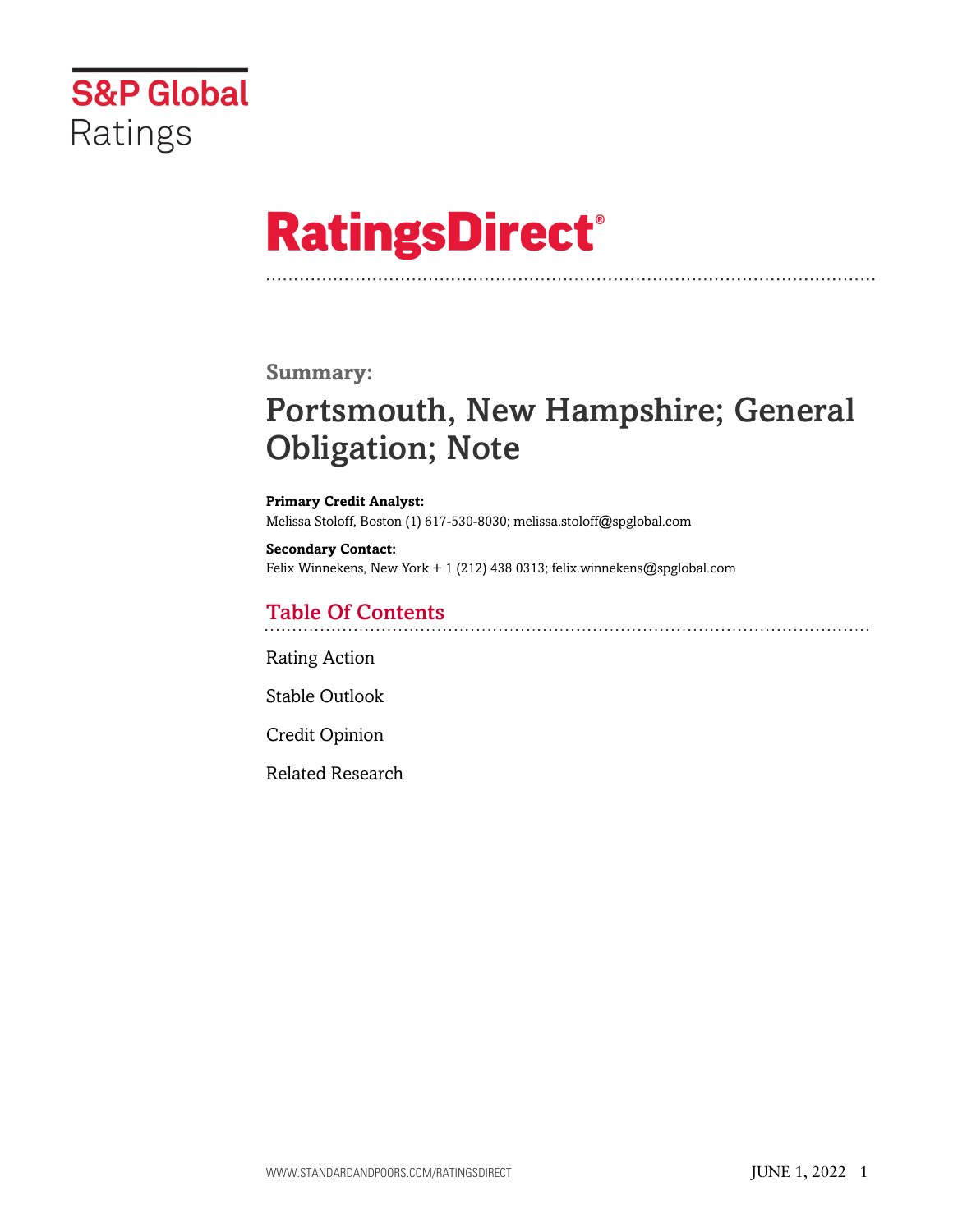### **Summary:**

# Portsmouth, New Hampshire; General Obligation; **Note**

| <b>Credit Profile</b>                                                  |            |            |  |  |
|------------------------------------------------------------------------|------------|------------|--|--|
| US\$25.28 mil GO cap imp loan bnds ser 2022 due 06/15/2042             |            |            |  |  |
| Long Term Rating                                                       | AAA/Stable | New        |  |  |
| US\$10.424 mil GO bnd antic nts ser 2022 dtd 06/23/2022 due 06/23/2022 |            |            |  |  |
| <b>Short Term Rating</b>                                               | $SP-1+$    | <b>New</b> |  |  |
| Portsmouth GO                                                          |            |            |  |  |
| Long Term Rating                                                       | AAA/Stable | Affirmed   |  |  |
| Portsmouth GO bnd antic nts ser 2022 dtd 06/23/2022 due 06/23/2022     |            |            |  |  |
| <b>Short Term Rating</b>                                               | $SP-1+$    | Affirmed   |  |  |
| Portsmouth GO rfdg bnds                                                |            |            |  |  |
| Long Term Rating                                                       | AAA/Stable | Affirmed   |  |  |

# <span id="page-1-0"></span>Rating Action

S&P Global Ratings assigned its 'AAA' long-term rating to Portsmouth, N.H.'s approximately \$25.3 million series 2022 general obligation (GO) bonds and its 'SP-1+' short-term rating to approximately \$10.4 million bond anticipation notes (BANs) maturing June 23, 2023. We also affirmed our 'AAA' long-term rating on the city's existing GO bonds. The outlook, where applicable, is stable.

The city's full faith and credit pledge secures the bonds and BANs, including the levy and collection of property taxes on all taxable property within the city without limitation as to rate or amount. The short-term note rating reflects our criteria for evaluating and rating BANs. In our view, Portsmouth maintains a very strong capacity to pay principal and interest when the notes come due. The city has what we view as a low market risk profile because it has strong legal authority to issue long-term debt to take out the notes and is a frequent issuer that regularly provides ongoing disclosure to market participants.

Bond proceeds will be used for various capital improvement projects, including water and sewer infrastructure projects. The note proceeds will be used to temporarily finance upgrades to the parking facility and purchase of Community Campus.

Portsmouth is eligible to be rated above the sovereign because we believe the town can maintain better credit characteristics than the nation in a stress scenario. Under our criteria, "Ratings Above The Sovereign: Corporate And Government Ratings—Methodology And Assumptions", published Feb. 13, 2019, the city has a predominately locally derived revenue source that supports our view that debt repayments is at limited risk of negative sovereign intervention.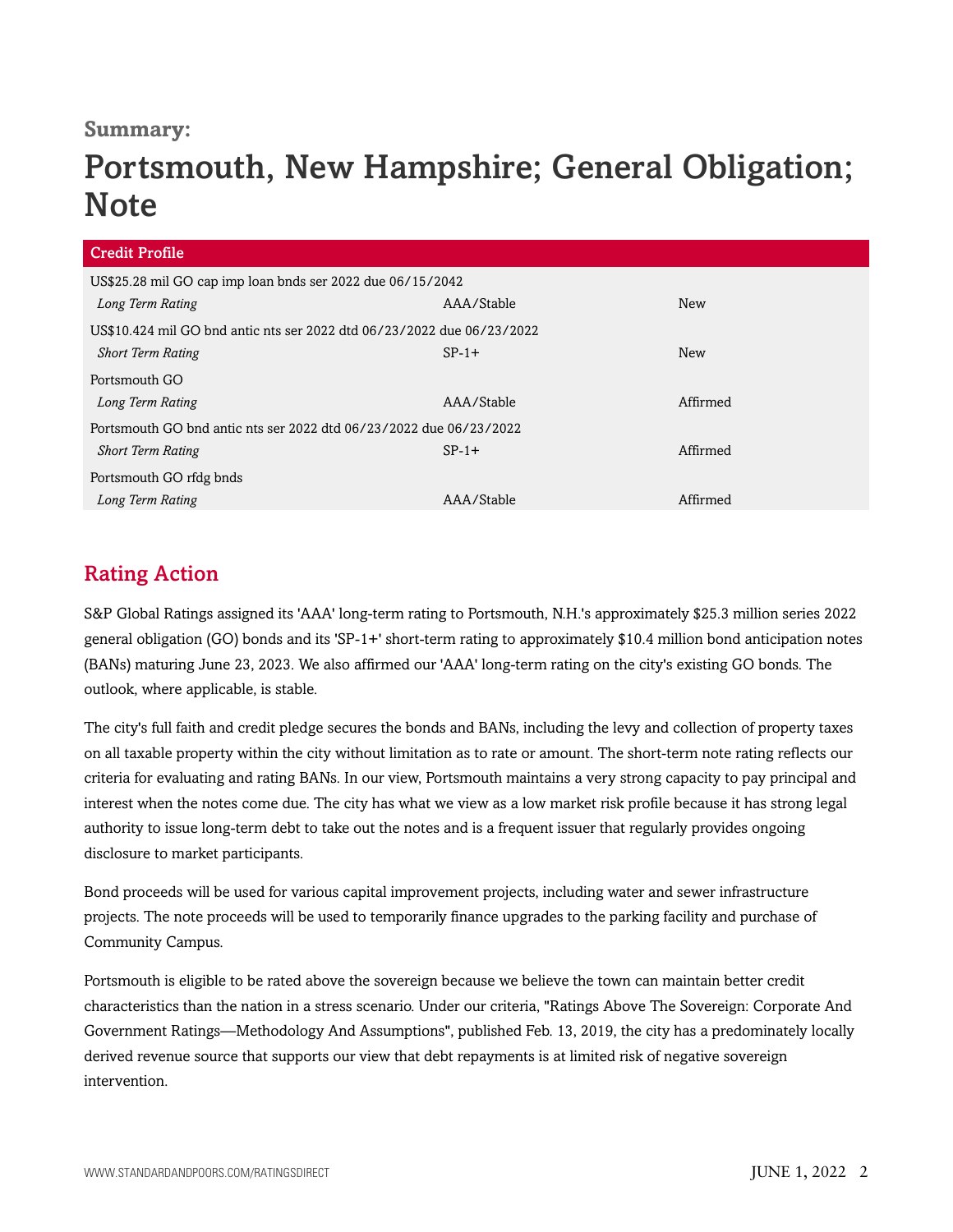#### Credit overview

Portsmouth's credit profile is underpinned by the city's strong management team and longstanding financial policies and practices, which continues to support its positive operating performance and very strong reserve levels as it recovers from the pandemic. The city posted an operating surplus in fiscal 2021 as the economy began its recovery and looking ahead fiscal 2022 is projected to end with a surplus and maintenance of fund balance levels. The stable outlook reflects our expectation that the city's economic diversity and balanced results will continue despite ongoing economic uncertainties. However, the state's low-funded pension plan could lead to contribution escalation and potentially pressure operations in future years.

The 'AAA' long-term rating reflects our opinion of the city's:

- Strong coastal economy, with leisure and hospitality sectors that have recovered from the pandemic;
- Proficient management with well-embedded formalized policies and practices, and a very strong institutional framework score;
- Adequate budgetary performance reflecting the city's breakeven operating results, bolstered by robust reserve levels; and
- Adequate debt and contingent liability profile, but a low funded pension plan and funding requirements that could increase during the outlook period.

#### Environmental, social, and governance

Given Portsmouth location along the eastern seaboard, the city's economic base is exposed to environmental risks consistent with similarly situated coastal communities. Portsmouth's Historical Resources Climate Change Vulnerability Assessment and Adaptation Plan was completed following the city's coastal resiliency initiative that mapped areas the most vulnerable to sea level rise and severe coastal storms. Long-term infrastructure projects related to the city's sea wall and code modifications to raise facilities are ongoing. We believe the city's sophisticated management team will execute on efforts to protect its population and economy from these environmental risks. Finally, we analyzed the city's economy, budgetary outcomes and flexibility, management, and debt and long-term liability profile relative to its social and governance risks and view them as being neutral in our credit analysis.

### <span id="page-2-0"></span>Stable Outlook

#### Downside scenario

Although unlikely, we could consider a negative rating action if a material change in the city's financial position results in persistent operating deficits that reduce reserves to a level inconsistent with that of 'AAA' rated peers, or if pension costs become unsustainable without a corresponding modification to operations.

# <span id="page-2-1"></span>Credit Opinion

#### Vibrant coastal economy with a large tourism draw and continued economic expansion

Portsmouth is a scenic tourist destination and major economic hub located along New Hampshire's seacoast, about 50 miles south of Portland, Maine and 50 miles north of Boston. The city, with an estimated population of 22,500, is in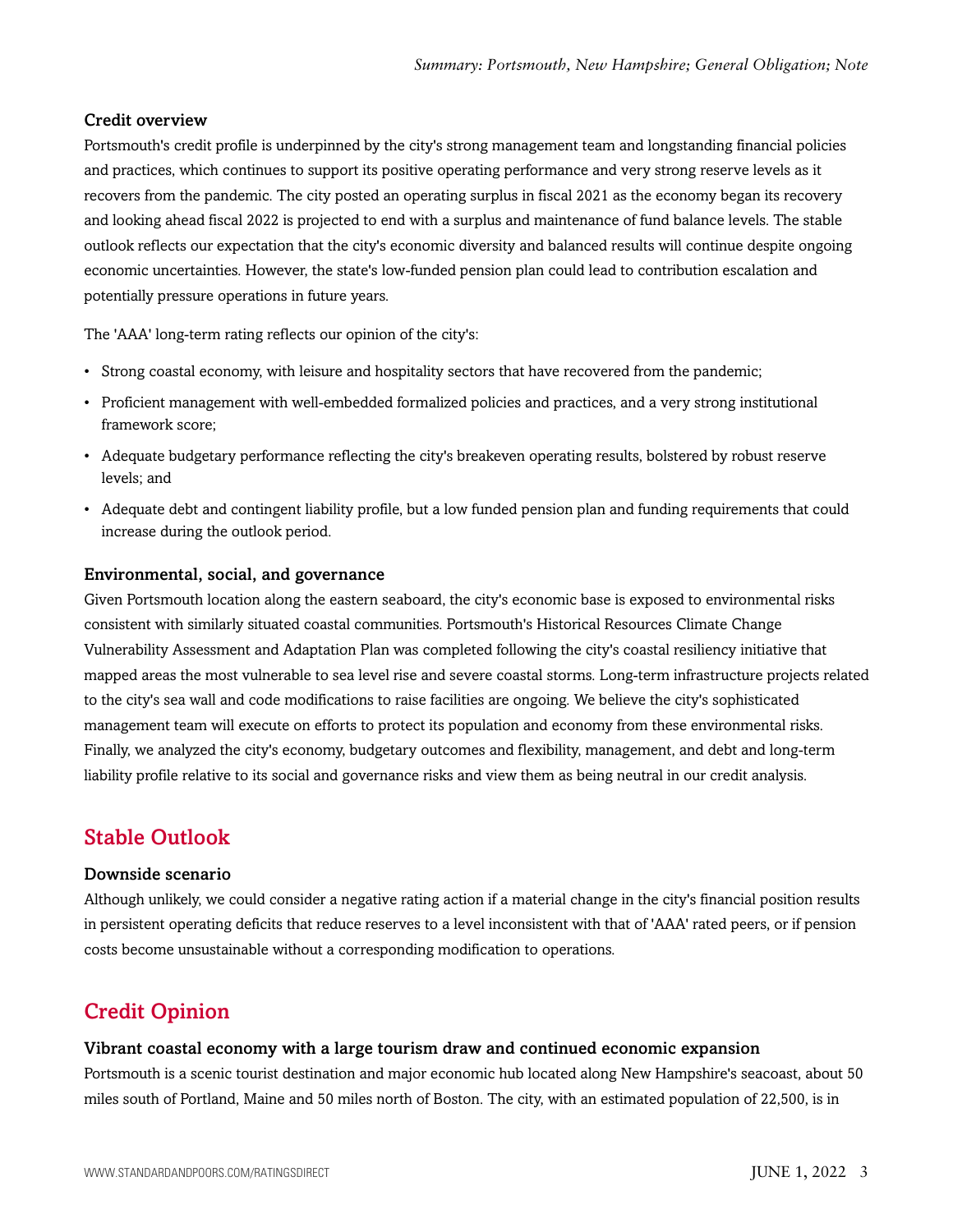Rockingham County in the Boston-Cambridge-Newton MSA, which we consider broad and diverse. The presence of the Pease International Tradeport and Portsmouth Naval Shipyard anchor the city's local economy. The commercial sector remains strong, with the Navy continuing to invest in its operations at the shipyard and companies such as Novocure and Lonza Biologics expanding their operations.

The leisure and hospitality sectors continue its recovery from negative impacts at the onset of the pandemic. The county's unemployment rate has declined to 2.4% in December 2021 from a peak of 17.6% in April 2020, further supporting our view that the city's economic profile and well-diversified commercial and residential tax base will remain stable among fluctuations in the tourism sector given the increase in economic uncertainty. For more information on S&P Global Economics' view, see, "Inflation, War, And COVID Drag On", published May 17, 2022.

#### Strong management team with well-embedded financial practices

Management is conservative when arriving at revenue and expenditure assumptions and it incorporates historical trends when formulating the budget. Portsmouth regularly monitors budget-to-actual results and provides monthly reports to the city council. The city prepares a formal five-year financial plan and annually updates its rolling, six-year capital improvement plan (CIP) and presents the plan to the city council. The CIP identifies cost estimates and funding sources as well as how projects will affect the operating budget. Furthermore, Portsmouth has its own formally adopted investment and debt management policies. The city codified its reserve policy in a 2013 ordinance requiring maintenance of unassigned fund balance at 10%-17% of general fund appropriations. The city's information technology manager oversees cybersecurity mitigation efforts, and we view its robust mitigation efforts as consistent with the city's other initiatives that mitigate risks to its operations.

#### Adequate budgetary performance bolstered by robust reserve levels

For analytical consistency, we adjust Portsmouth's budgetary performance for recurring transfers from the general fund to the non-major governmental fund, and for one-time capital expenditures in the non-major governmental fund. Property tax is the largest revenue source in the general fund at 77% in fiscal 2021.

Based on audited results, the city ended fiscal 2021 with an \$820,000 surplus in the general fund after accounting for interfund transfers. The positive operating result can be attributed to favorable revenue variances, primarily in motor vehicle registrations and building permits, which offset some revenue shortfalls due to halted recreational programs and lower enrollment. The city also saw expenditure savings from vacancies and certain departments not expending their full appropriations.

The adopted fiscal 2022 budget totals \$126.4 million, which is a 6.14% increase over the fiscal 2021 budget. Management reports that year-to-date results include better-than-budgeted revenues, including motor vehicle registrations, parking revenues and increased state aid. There is also a projected surplus in expenditures due to a returned appropriation of unassigned fund balance. Overall, management anticipates ending the year with a surplus and small addition to fund balance.

The proposed fiscal 2023 budget totals \$133 million; a public hearing on the budget was held in May 2022, and management continues to evaluate macroeconomic trends and potential legislative changes that could impact the budget. We believe that despite the inclusion of the \$1.8 million appropriation from the committed fund balance, which is the city's typical practice to help cover debt service costs, budgetary performance will remain stable over the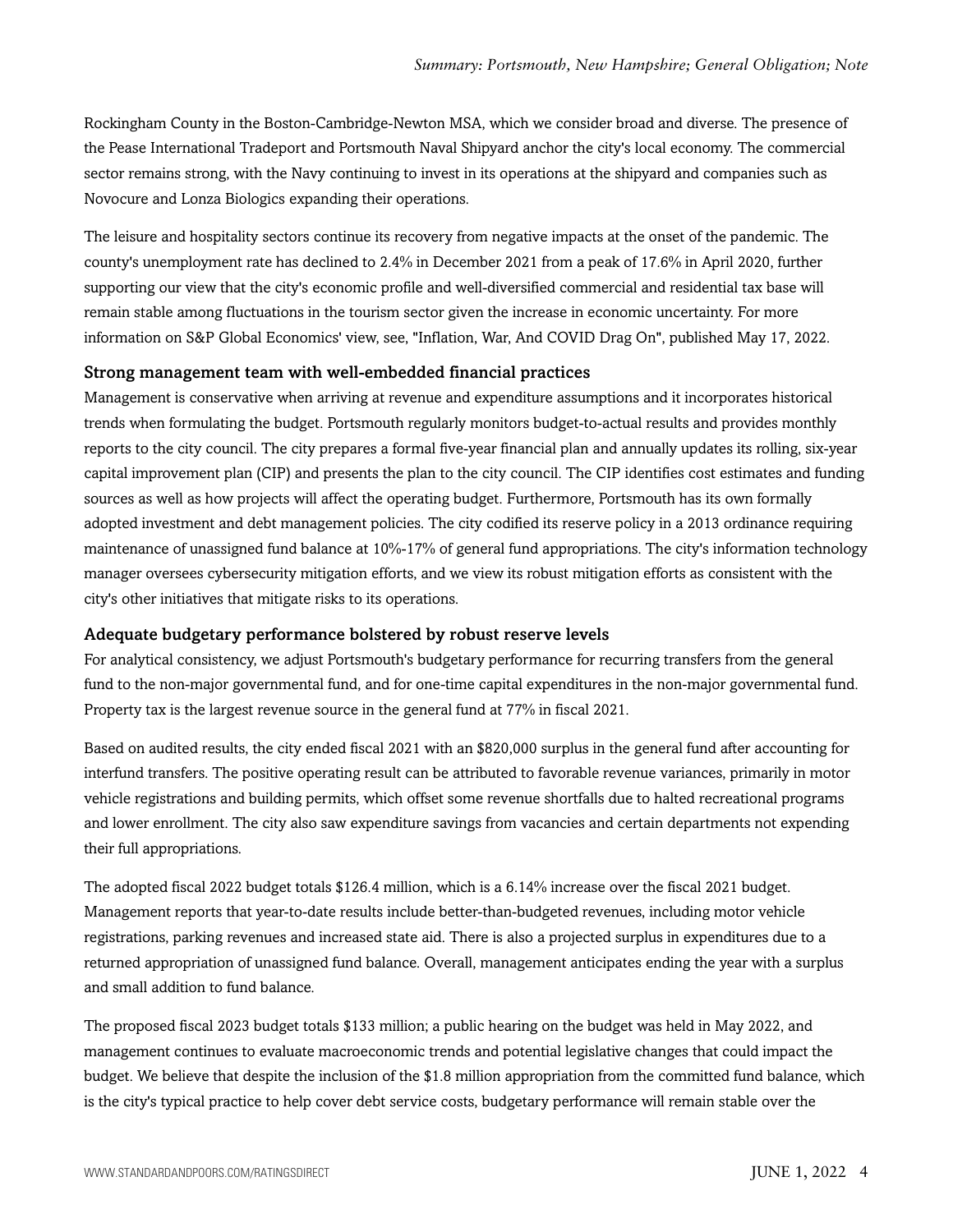outlook period.

Portsmouth's budgetary flexibility is very strong, with an available fund balance in fiscal 2021 of 42% of operating expenditures, or \$48 million. We expect the available fund balance to remain above 30% of expenditures for the current and next fiscal years, which we view as a positive credit factor.

Available funds are inclusive of the committed fund balance we consider available for operations following council approval. The committed balances are typically available to support debt service expenditures and termination payouts due to eligible employees upon retirement. In fiscal 2021, amounts were drawn from the committed reserves, but the unassigned balance increased to \$16.4 million and remains compliant with the formal reserve policy. Given management's projections for fiscal 2022, we expect budgetary flexibility will likely remain very strong.

We adjusted Portsmouth's liquidity to remove restricted cash across governmental funds (primarily bond proceeds). We understand the city does not have any bank loans, direct-purchase debt, or any contingent liquidity risks from financial instruments with payment provisions that change on the occurrence of certain events.

#### Adequate debt and contingent liability profile

Following this issuance, Portsmouth will have about \$219.7 million in total direct debt outstanding, of which \$82 million is self-supported from water and sewer funds. Officials anticipate issuing \$36 million of authorized debt within the two-year outlook period, including design of a new police station. Despite ongoing issuance plans, we believe the city's debt profile will remain manageable given the regular rate adjustments in the water and sewer funds.

#### Pension and other postemployment benefits (OPEB) liabilities

- Pension contributions will likely remain a long-term cost pressure due to the state plan's low funded ratio and our expectation for increasing contributions. However, the city is managing liability costs and we expect higher contributions will likely remain affordable due to the strength of the city's revenue base, very strong reserves, and conservative budgeting.
- Our view is further informed by the retirement system's actuarially determined pension contribution that reflects weak assumptions and methodologies.
- Portsmouth offers OPEB through an implicit rate subsidy. It does not generally pay for health care and life insurance benefits for retirees or their dependents or survivors. However, retirees could purchase such benefits at the city's group plan rates.

Portsmouth participated in the following plans as of June 30, 2021:

- New Hampshire Retirement System (NHRS), which is 72% funded, with a proportionate share of the net pension liability at \$86.4 million
- Defined-benefit OPEB health care plan, with a liability of about \$13.5 million

Although NHRS pension contributions in fiscal 2021 did not meet minimum funding progress, it exceeded static funding by more than 100%. An actuarial plan exists to reach full funding within a closed 20 years. However, NHRS' amortization methods defer costs, which will likely result in slow funding progress and could lead to unfunded-liability growth. The discount rate has decreased to 6.75%, which we still consider elevated and susceptible to market-volatility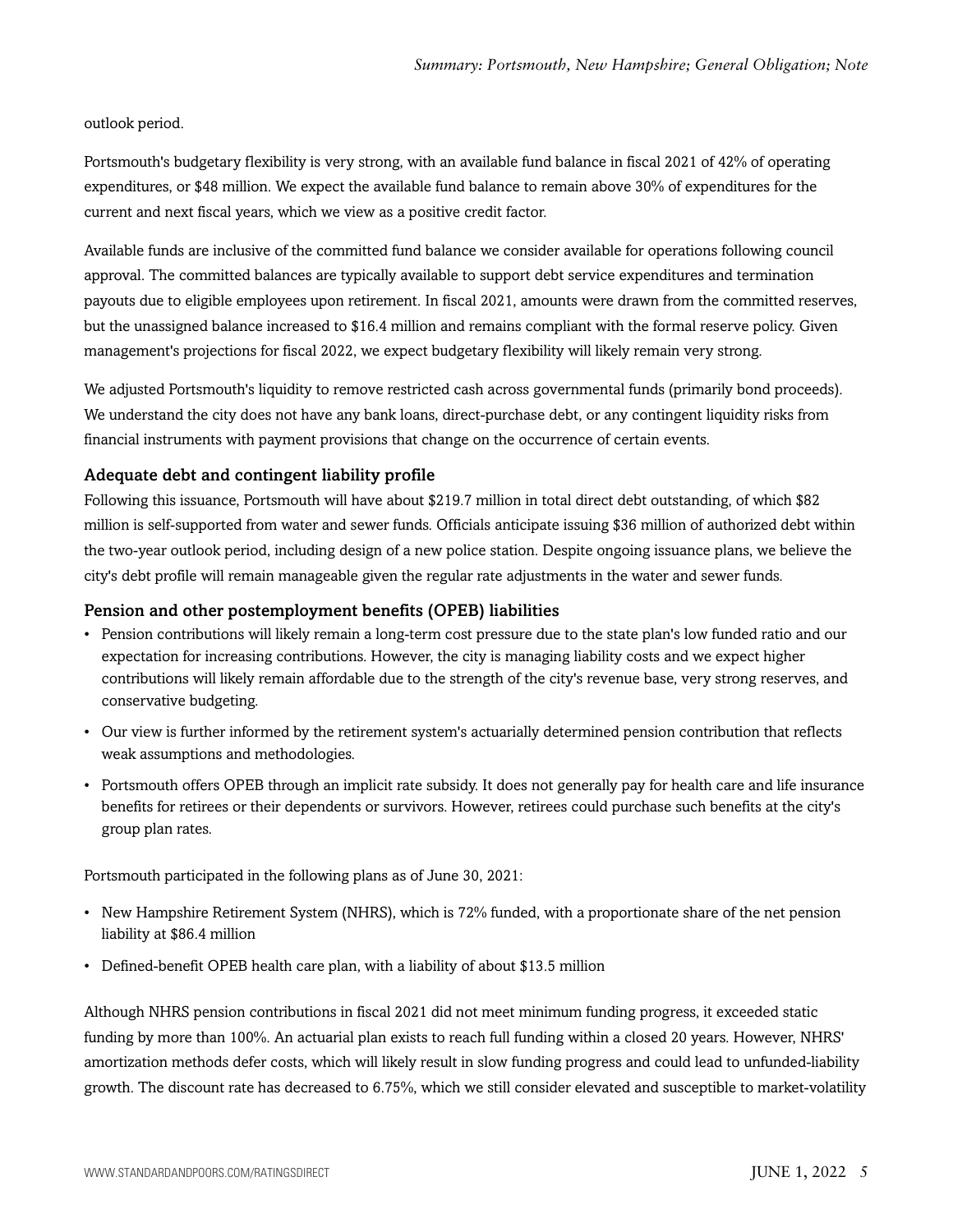risk.

#### Very strong institutional framework

The institutional framework score for New Hampshire municipalities is very strong.

| <b>Portsmouth, New Hampshire Key Credit Metrics</b>               |                    |           |                               |           |  |
|-------------------------------------------------------------------|--------------------|-----------|-------------------------------|-----------|--|
|                                                                   | <b>Most recent</b> |           | <b>Historical information</b> |           |  |
|                                                                   |                    | 2021      | 2020                          | 2019      |  |
| Very strong economy                                               |                    |           |                               |           |  |
| Projected per capita EBI % of U.S.                                | 176                |           |                               |           |  |
| Market value per capita (\$)                                      |                    | 319,094   |                               |           |  |
| Population                                                        |                    | 22,548    | 21,070                        | 20,941    |  |
| County unemployment rate(%)                                       |                    |           | 7.1                           |           |  |
| Market value (\$000)                                              |                    | 7,194,931 | 6,784,387                     | 6,139,020 |  |
| Ten largest taxpayers % of taxable value                          | 8.2                |           |                               |           |  |
| <b>Strong budgetary performance</b>                               |                    |           |                               |           |  |
| Operating fund result % of expenditures                           |                    | 0.7       | (1.3)                         | (0.9)     |  |
| Total governmental fund result % of expenditures                  |                    | 3.3       | 0.2                           | 1.2       |  |
| Very strong budgetary flexibility                                 |                    |           |                               |           |  |
| Available reserves % of operating expenditures                    |                    | 41.8      | 40.8                          | 43.6      |  |
| Total available reserves (\$000)                                  |                    | 48,186    | 47,351                        | 48,808    |  |
| Very strong liquidity                                             |                    |           |                               |           |  |
| Total government cash % of governmental fund expenditures         |                    | 132       | 84                            | 94        |  |
| Total government cash % of governmental fund debt service         |                    | 1119      | 673                           | 816       |  |
| Very strong management                                            |                    |           |                               |           |  |
| Financial Management Assessment                                   | Strong             |           |                               |           |  |
| Weak debt & long-term liabilities                                 |                    |           |                               |           |  |
| Debt service % of governmental fund expenditures                  |                    | 11.6      | 12.4                          | 11.6      |  |
| Net direct debt % of governmental fund revenue                    | 104                |           |                               |           |  |
| Overall net debt % of market value                                | 1.9                |           |                               |           |  |
| Direct debt 10-year amortization (%)                              | 34                 |           |                               |           |  |
| Required pension contribution % of governmental fund expenditures |                    | 7.1       |                               |           |  |
| OPEB actual contribution % of governmental fund expenditures      |                    | 0.7       |                               |           |  |
|                                                                   |                    |           |                               |           |  |

**Very strong institutional framework**

<span id="page-5-0"></span>EBI--Effective buying income. OPEB--Other postemployment benefits. Data points and ratios may reflect analytical adjustments.

# Related Research

Through The ESG Lens 3.0: The Intersection Of ESG Credit Factors And U.S. Public Finance Credit Factors, March 2, 2022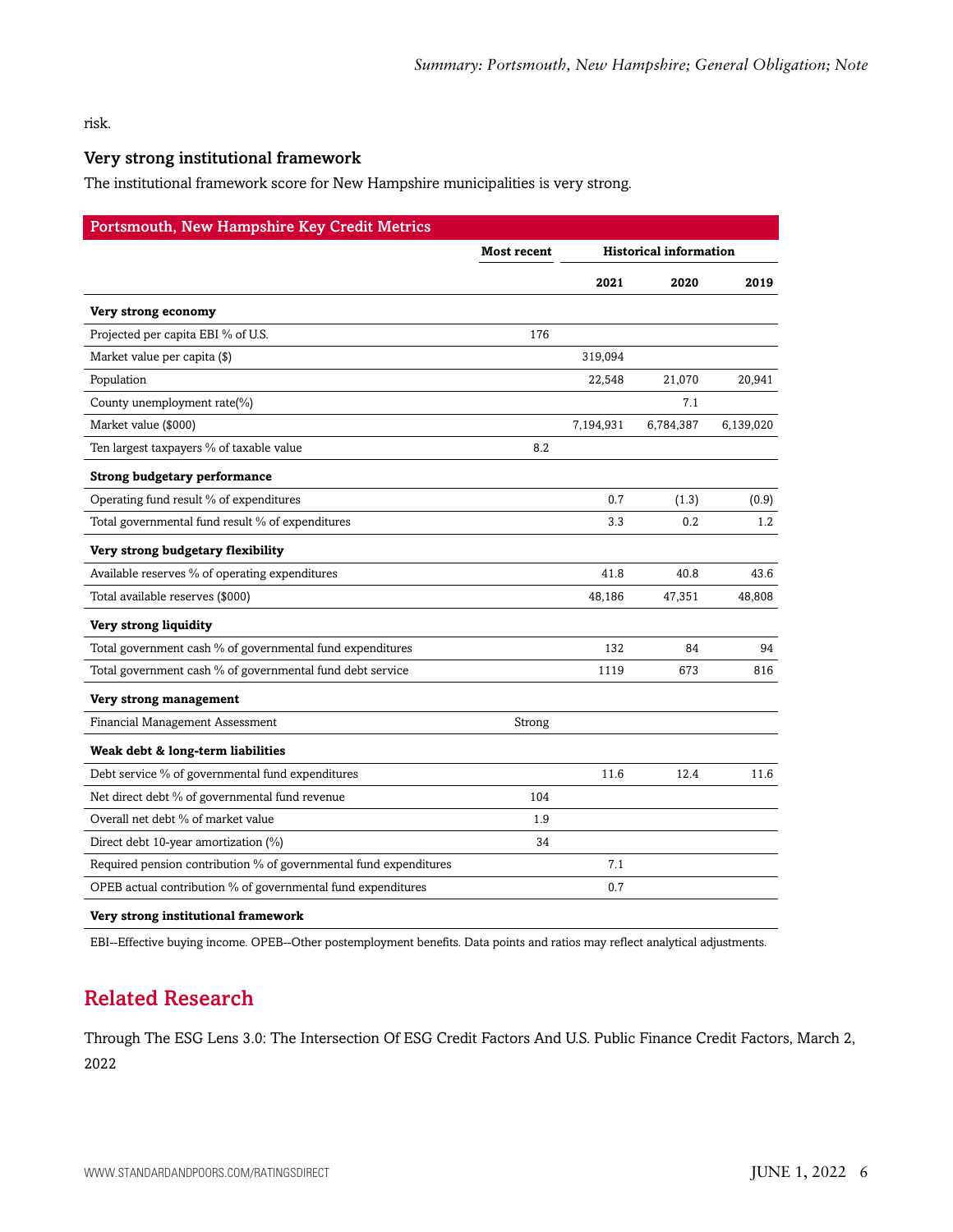Certain terms used in this report, particularly certain adjectives used to express our view on rating relevant factors, have specific meanings ascribed to them in our criteria, and should therefore be read in conjunction with such criteria. Please see Ratings Criteria at www.standardandpoors.com for further information. Complete ratings information is available to subscribers of RatingsDirect at www.capitaliq.com. All ratings affected by this rating action can be found on S&P Global Ratings' public website at www.standardandpoors.com. Use the Ratings search box located in the left column.